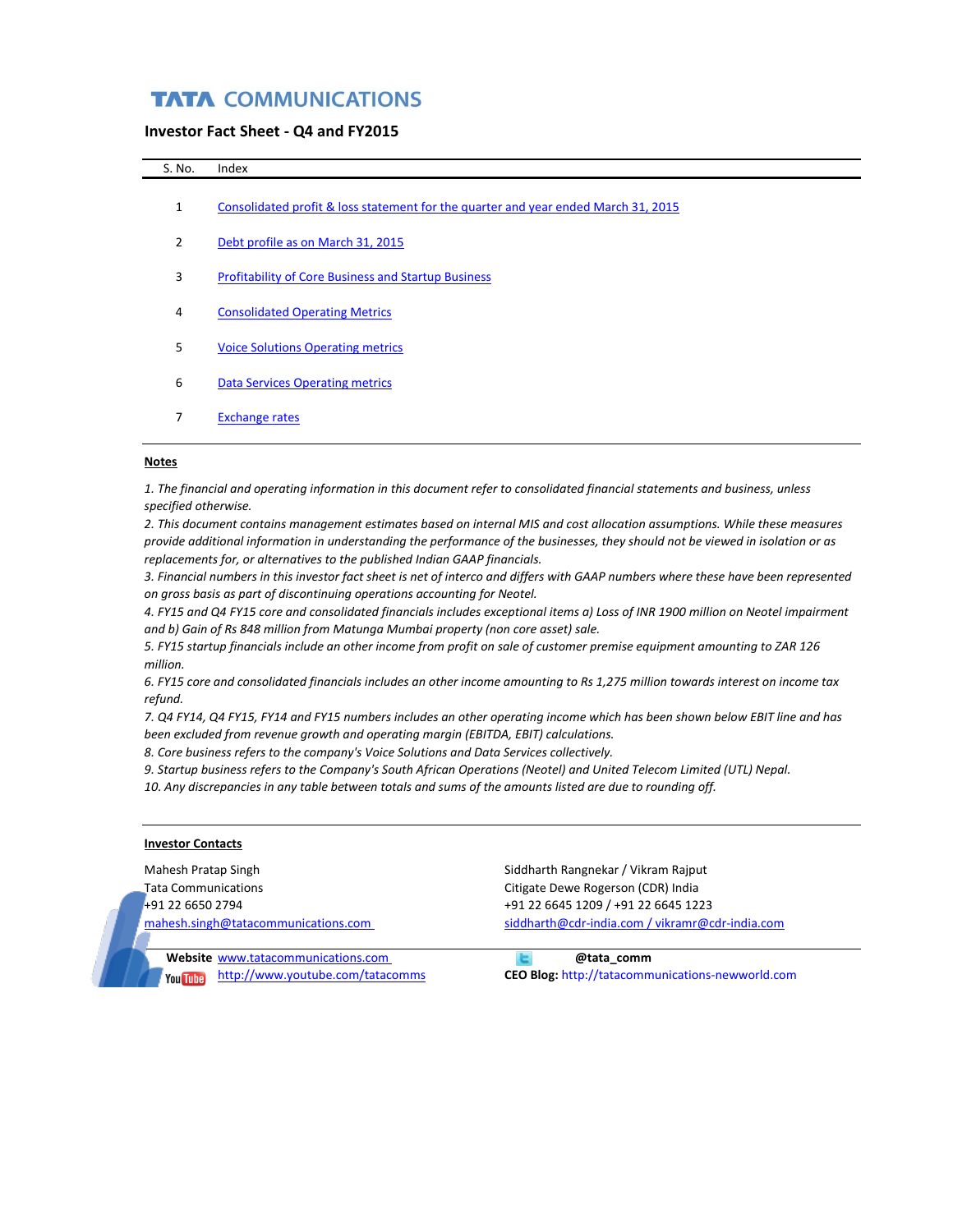$\blacksquare$ 

| <b>PROFIT AND LOSS ACCOUNT SUMMARY</b><br>(consolidated figures)                                        |                        |                        |                             |                         |                             | <b>TATA COMMUNICATIONS</b><br>(As per Indian GAAP)<br>In Rs. million, except per share data |                        |                            |
|---------------------------------------------------------------------------------------------------------|------------------------|------------------------|-----------------------------|-------------------------|-----------------------------|---------------------------------------------------------------------------------------------|------------------------|----------------------------|
|                                                                                                         |                        | <b>Quarter Ended</b>   | Growth % in<br>Q4 FY15 over | Quarter<br><b>Ended</b> | Growth % in<br>Q4 FY15 over | <b>Year Ended</b>                                                                           |                        | Growth % in<br><b>FY15</b> |
| <b>Particulars</b>                                                                                      | <b>Mar</b><br>31, 2015 | <b>Mar</b><br>31, 2014 | <b>Q4 FY14</b>              | <b>Dec</b><br>31, 2014  | <b>Q3 FY15</b>              | <b>Mar</b><br>31, 2015                                                                      | <b>Mar</b><br>31, 2014 | over<br><b>FY14</b>        |
| <b>REVENUE</b>                                                                                          |                        |                        |                             |                         |                             |                                                                                             |                        |                            |
| <b>REVENUE FROM OPERATIONS</b>                                                                          | 48,112.0               | 52,153.1               | $-7.7%$                     | 49,145.1                | $-2.1%$                     | 199,090.2                                                                                   | 196,195.5              | 1.5%                       |
| <b>EXPENDITURE</b>                                                                                      |                        |                        |                             |                         |                             |                                                                                             |                        |                            |
| Network and transmission expenses                                                                       | 24,615.1               | 28.496.9               |                             | 25.191.0                |                             | 105.542.5                                                                                   | 107,457.2              |                            |
| Employee benefits expense                                                                               | 7,177.5                | 6,923.5                |                             | 6.661.4                 |                             | 27,948.3                                                                                    | 24,976.1               |                            |
| Operating and other expenses                                                                            | 9,146.4<br>40,939.0    | 8,934.5<br>44,354.9    |                             | 9,282.4<br>41,134.8     |                             | 35,702.1<br>169,192.9                                                                       | 33,346.1<br>165,779.4  |                            |
| <b>OPERATING EARNINGS BEFORE</b><br><b>INTEREST, TAX AND DEPRECIATION</b><br>(EBITDA)                   | 7,173.0                | 7,798.2                | $-8.0\%$                    | 8,010.3                 | $-10.5%$                    | 29,897.3                                                                                    | 30,416.1               | $-1.7%$                    |
| <b>Operating EBITDA (% of Revenue from</b><br><b>Operations)</b>                                        | 14.9%                  | 15.0%                  |                             | 16.3%                   |                             | 15.0%                                                                                       | 15.5%                  |                            |
| Depreciation / amortization                                                                             | 5,616.7                | 5,243.3                |                             | 5,462.3                 |                             | 21,610.9                                                                                    | 20,913.7               |                            |
| <b>OPERATING EARNINGS BEFORE</b><br><b>INTEREST AND TAX (EBIT)</b>                                      | 1.556.3                | 2,554.9                | $-39.1%$                    | 2,548.0                 | $-38.9%$                    | 8,286.4                                                                                     | 9.502.4                | $-12.8%$                   |
| <b>Operating EBIT (% of Revenue from</b><br><b>Operations)</b>                                          | 3.2%                   | 4.9%                   |                             | 5.2%                    |                             | 4.2%                                                                                        | 4.8%                   |                            |
| Other Operating Income                                                                                  | 43.2                   | 40.0                   |                             |                         |                             | 43.2                                                                                        | 463.5                  |                            |
| Interest expense, net                                                                                   | 1,817.3                | 1,960.7                |                             | 1,829.8                 |                             | 7,507.9                                                                                     | 7,617.0                |                            |
| Other Income                                                                                            | 649.1                  | 530.0                  |                             | 1.038.1                 |                             | 3,964.6                                                                                     | 1,433.0                |                            |
| PROFIT/(LOSS) BEFORE TAX WITHOUT<br><b>EXCEPTIONAL ITEMS</b>                                            | 431.3                  | 1,164.2                | $-63.0%$                    | 1,756.3                 | $-75.4%$                    | 4,786.3                                                                                     | 3,781.9                | 26.6%                      |
| Exceptional Items (gain) / loss                                                                         | 1,052.2                | 1,500.0                |                             |                         |                             | 1,052.2                                                                                     | (662.2)                |                            |
| PROFIT/(LOSS) BEFORE TAX (PBT)                                                                          | (620.9)                | (335.8)                | 84.9%                       | 1.756.3                 | $-135.4%$                   | 3,734.1                                                                                     | 4,444.1                | $-16.0%$                   |
| PBT (% of Total Income)<br>Tax expenses                                                                 | $-1.3%$<br>1,157.6     | $-0.6%$<br>893.7       |                             | 3.5%<br>666.0           |                             | 1.8%<br>3,704.6                                                                             | 2.2%<br>3,432.8        |                            |
| PROFIT/ (LOSS) AFTER TAX<br><b>BEFORE MINORITY INTEREST</b>                                             | (1,778.5)              | (1, 229.5)             |                             | 1,090.3                 |                             | 29.5                                                                                        | 1,011.3                |                            |
| Minority interest<br>Share in profit / (loss) of associates (net)                                       | (4.4)<br>0.4           | (2.6)<br>0.2           |                             | (5.3)<br>0.3            |                             | (18.0)<br>1.4                                                                               | (14.0)<br>16.9         |                            |
| NET PROFIT/(LOSS) AFTER TAX AND<br><b>MINORITY INTEREST (PAT)</b>                                       | (1,782.5)              | (1,231.9)              | 44.7%                       | 1,085.3                 | $-264.2%$                   | 12.9                                                                                        | 1,014.2                | $-98.7%$                   |
| <b>PAT (% of Total Income)</b>                                                                          | $-3.7%$                | $-2.3%$                |                             | 2.2%                    |                             | 0.0%                                                                                        | 0.5%                   |                            |
| <b>EARNINGS PER SHARE</b><br>(Basic and diluted earnings per equity<br>shares of par value Rs 10/ each) | (6.25)                 | (4.32)                 |                             | 3.81                    |                             | 0.05                                                                                        | 3.56                   |                            |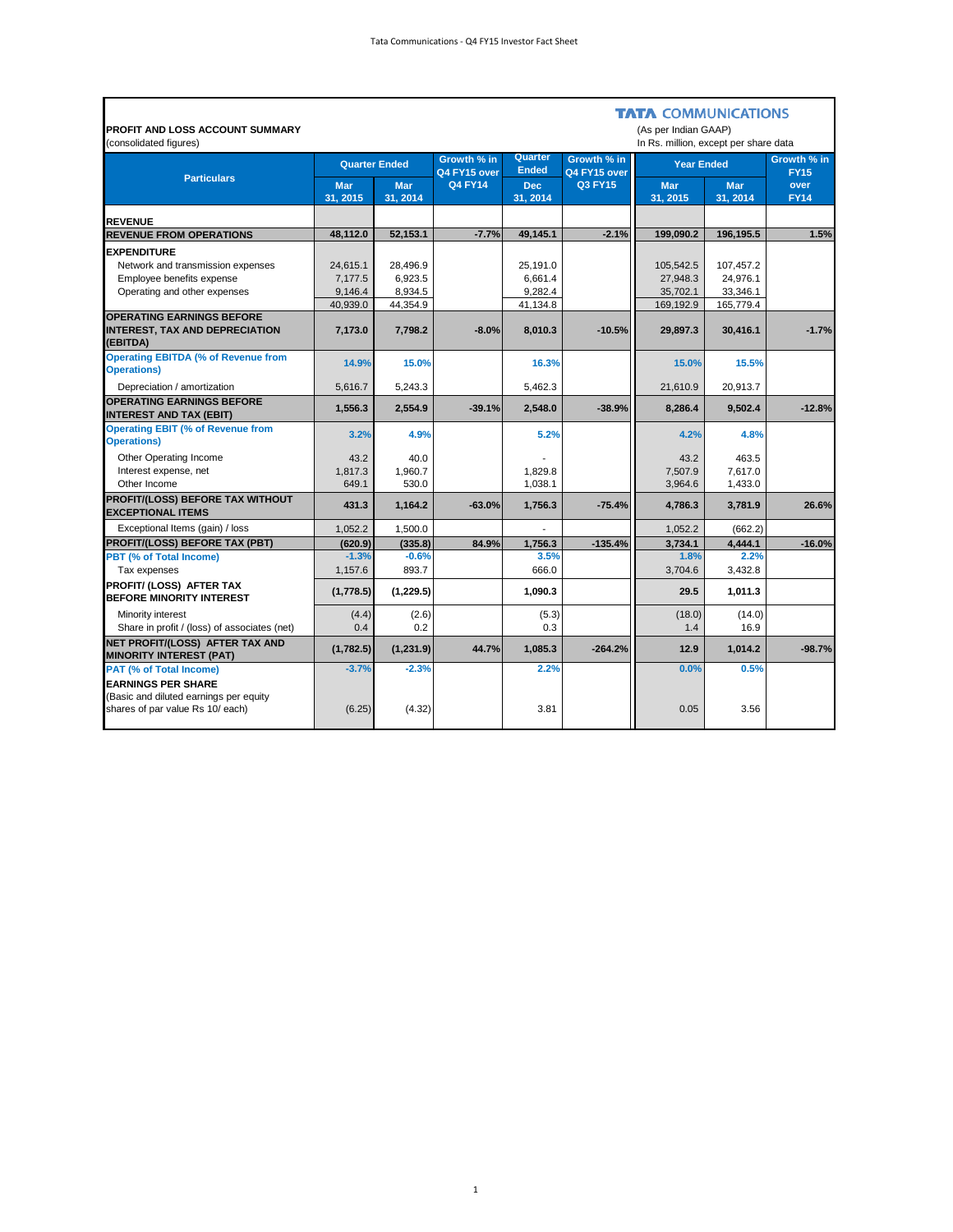# **TATA COMMUNICATIONS**

## **DEBT PROFILE**

| <b>Core Business</b><br>(In USD Million) |    | As on                  |    |                        |    |                        |    |                        |  |  |
|------------------------------------------|----|------------------------|----|------------------------|----|------------------------|----|------------------------|--|--|
|                                          |    | <b>Mar</b><br>31, 2013 |    | <b>Mar</b><br>31, 2014 |    | <b>Dec</b><br>31, 2014 |    | <b>Mar</b><br>31, 2015 |  |  |
|                                          |    |                        |    |                        |    |                        |    |                        |  |  |
| <b>Gross Debt</b>                        |    |                        |    |                        |    |                        |    |                        |  |  |
| Foreign Currency Loans                   | \$ | 1,596                  | \$ | 1,612                  | \$ | 1,630                  | \$ | 1,619                  |  |  |
| Rupee Loans                              | \$ | 127                    | \$ | 172                    | S  | 33                     | \$ | 46                     |  |  |
|                                          | \$ | 1,723                  | \$ | 1,784                  | \$ | 1,663                  | \$ | 1,665                  |  |  |
| Average cost of loans                    |    | 4.97%                  |    | 4.28%                  |    | 3.82%                  |    | 3.80%                  |  |  |
| Cash and cash equivalent                 | \$ | 244                    | \$ | 404                    | \$ | 307                    | \$ | 338                    |  |  |
| Net Debt <sup>*</sup>                    | \$ | 1,479                  | \$ | 1,380                  | \$ | 1,356                  | \$ | 1,327                  |  |  |
|                                          |    |                        |    |                        |    |                        |    |                        |  |  |

*\*SGD 561 Mn Debt is fully swapped into USD but appears at USD/SGD closing rates. As on 31st March 2015, considering closing*  rate of 1.3746 against hedge rate of 1.2449, net debt would be higher by \$42.5 mn if considered at the hedge rate.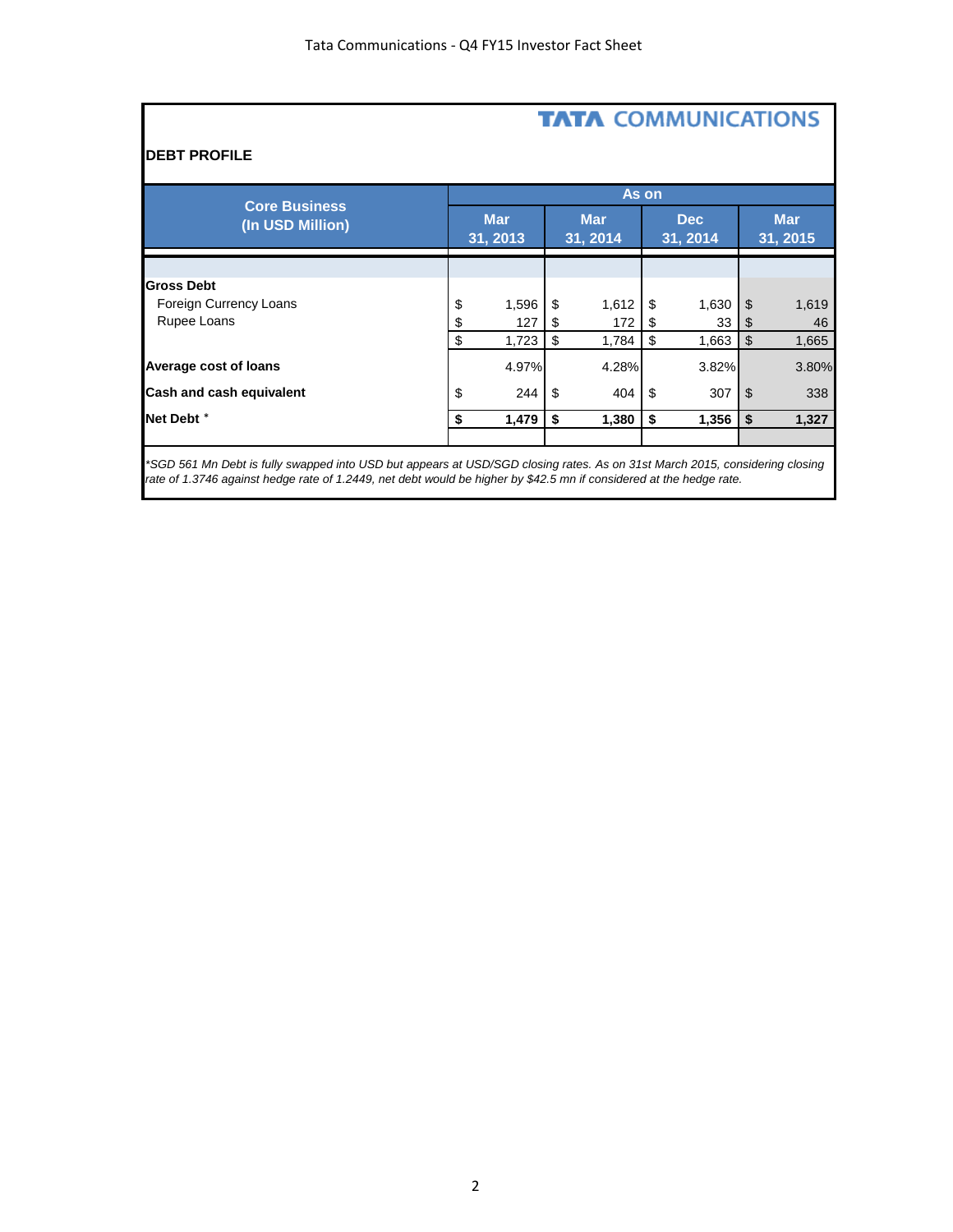'n

|                                                                         |                       |                        |                             |                         |                               | <b>TATA COMMUNICATIONS</b> | In Rs. Million         |                            |
|-------------------------------------------------------------------------|-----------------------|------------------------|-----------------------------|-------------------------|-------------------------------|----------------------------|------------------------|----------------------------|
| <b>CORE BUSINESS AND STARTUP BUSINESS PROFITABILITY</b>                 | <b>Quarter Ended</b>  |                        | Growth % in<br>Q4 FY15 over | Quarter<br><b>Ended</b> | Growth % in<br><b>Q4 FY15</b> | <b>Year Ended</b>          |                        | Growth % in<br><b>FY15</b> |
| <b>CORE BUSINESS</b>                                                    | <b>Mar</b><br>31.2015 | <b>Mar</b><br>31, 2014 | <b>Q4 FY14</b>              | <b>Dec</b><br>31, 2014  | over<br><b>Q3 FY15</b>        | <b>Mar</b><br>31, 2015     | <b>Mar</b><br>31, 2014 | over<br><b>FY14</b>        |
| <b>Revenue from Operations</b>                                          | 43,457                | 45,793                 | $-5.1%$                     | 44,081                  | $-1.4%$                       | 177,675                    | 174,509                | 1.8%                       |
| Direct cost                                                             | 24,238                | 26,630                 |                             | 24,614                  |                               | 101,329                    | 100,817                |                            |
| <b>Net Revenue</b>                                                      | 19,219                | 19,162                 | 0.3%                        | 19,467                  | $-1.3%$                       | 76,346                     | 73,692                 | 3.6%                       |
| Operating and other expenses                                            | 13,044                | 13,407                 |                             | 12,891                  |                               | 52,100                     | 49,982                 |                            |
| <b>EBITDA</b>                                                           | 6,175                 | 5,756                  | 7.3%                        | 6,575                   | $-6.1%$                       | 24,245                     | 23,710                 | 2.3%                       |
| <b>EBITDA as % of Revenue from Operations</b>                           | 14.2%                 | 12.6%                  |                             | 14.9%                   |                               | 13.6%                      | 13.6%                  |                            |
| Depreciation                                                            | 5.055                 | 4.525                  |                             | 4,890                   |                               | 19,386                     | 18,464                 |                            |
| <b>EBIT</b>                                                             | 1,120                 | 1,231                  | $-9.0%$                     | 1,685                   | $-33.5%$                      | 4,859                      | 5,245                  | $-7.4%$                    |
| <b>EBIT as % of Revenue from Operations</b>                             | 2.6%                  | 2.7%                   |                             | 3.8%                    |                               | 2.7%                       | 3.0%                   |                            |
| Other Operating Income                                                  | 43                    | 40                     |                             |                         |                               | 43                         | 464                    |                            |
| Interest expenses                                                       | 972                   | 1,143                  |                             | 936                     |                               | 3,998                      | 4,268                  |                            |
| Other Income and Interest Income                                        | 563                   | 523                    |                             | 310                     |                               | 2,925                      | 1,434                  |                            |
| <b>Profit Before Tax without Exceptional Items</b>                      | 754                   | 651                    | 15.9%                       | 1.060                   | $-28.8%$                      | 3,830                      | 2,875                  | 33.2%                      |
| Exceptional Items (gain) / loss                                         | 1,052                 | 1,500                  |                             |                         |                               | 1,052                      | (662)                  |                            |
| <b>PBT</b>                                                              | (298)                 | (849)                  |                             | 1,060                   |                               | 2,778                      | 3,537                  | $-21.5%$                   |
| Tax expense                                                             | 1,158                 | 894                    |                             | 666                     |                               | 3,705                      | 3,447                  |                            |
| Minority interest                                                       | (4)                   | (3)                    |                             | (5)                     |                               | (15)                       | (14)                   |                            |
| PAT after minority interest                                             | (1, 459)              | (1,746)                |                             | 389                     |                               | (942)                      | 76                     |                            |
| NORMALIZING CORE BUSINESS PERFORMANCE FOR ONE OFF AND EXCEPTIONAL ITEMS |                       |                        |                             |                         |                               |                            |                        |                            |
| Normalized Revenue from Operations                                      | 43,457                | 45,793                 | $-5.1%$                     | 44,081                  | $-1.4%$                       | 177,675                    | 174,509                | 1.8%                       |
| Add: Actuarial impact on Canada Pension                                 | (159)                 | 306                    |                             | (48)                    |                               | 278                        | 588                    |                            |
| <b>Normalized EBITDA</b>                                                | 6,016                 | 6,062                  | $-0.8%$                     | 6,527                   | $-7.8%$                       | 24,523                     | 24,298                 | 0.9%                       |
| <b>Normalized EBITDA as % of Revenue from Ops</b>                       | 13.8%                 | 13.2%                  |                             | 14.8%                   |                               | 13.8%                      | 13.9%                  |                            |
| <b>Normalized EBIT</b>                                                  | 961                   | 1,537                  | $-37.5%$                    | 1,637                   | $-41.3%$                      | 5,137                      | 5,833                  | $-11.9%$                   |
| <b>Normalized EBIT as % of Revenue from Ops</b>                         | 2.2%                  | 3.4%                   |                             | 3.7%                    |                               | 2.9%                       | 3.3%                   |                            |
| Less: Other Income on Tax refund                                        |                       |                        |                             |                         |                               | 1,275                      |                        |                            |
| Less: Other Op. Income towards export benefits                          | 43                    | 40                     |                             |                         |                               | 43                         | 464                    |                            |
| Normalized PBT (without exceptional items)                              | 552                   | 917                    | $-39.8%$                    | 1,012                   | $-45.5%$                      | 2,790                      | 2,999                  | $-7.0%$                    |

|                                                                               | <b>Quarter Ended</b>   |                        | Growth % in<br>Q4 FY15 over | Quarter<br><b>Ended</b> | Growth % in<br><b>Q4 FY15</b> | <b>Year Ended</b>     |                        | Growth % in<br><b>FY15</b> |  |
|-------------------------------------------------------------------------------|------------------------|------------------------|-----------------------------|-------------------------|-------------------------------|-----------------------|------------------------|----------------------------|--|
| <b>STARTUP BUSINESS</b>                                                       | <b>Mar</b><br>31, 2015 | <b>Mar</b><br>31, 2014 | <b>Q4 FY14</b>              | <b>Dec</b><br>31, 2014  | over<br><b>Q3 FY15</b>        | <b>Mar</b><br>31.2015 | <b>Mar</b><br>31, 2014 | over<br><b>FY14</b>        |  |
| <b>Revenue from Operations</b>                                                | 4,655                  | 6,360                  | $-26.8%$                    | 5,064                   | $-8.1%$                       | 21,415                | 21,687                 | $-1.3%$                    |  |
| Operating expenses                                                            | 3,657                  | 4,318                  |                             | 3,629                   |                               | 15,763                | 14,980                 |                            |  |
| <b>EBITDA</b>                                                                 | 998                    | 2,042                  | $-51.1%$                    | 1,435                   | $-30.5%$                      | 5,652                 | 6,707                  | $-15.7%$                   |  |
| <b>EBITDA as % of Revenue from Operations</b>                                 | 21.4%                  | 32.1%                  |                             | 28.3%                   |                               | 26.4%                 | 30.9%                  |                            |  |
| Depreciation                                                                  | 561                    | 718                    |                             | 572                     |                               | 2,224                 | 2,450                  |                            |  |
| <b>EBIT</b>                                                                   | 436                    | 1,324                  | $-67.0%$                    | 863                     | $-49.4%$                      | 3,427                 | 4,257                  | $-19.5%$                   |  |
| <b>EBIT as % of Revenue from Operations</b>                                   | 9.4%                   | 20.8%                  |                             | 17.0%                   |                               | 16.0%                 | 19.6%                  |                            |  |
| Interest expense and other financial charges, net                             | 759                    | 811                    |                             | 166                     |                               | 2.471                 | 3,350                  |                            |  |
| <b>PBT</b>                                                                    | (323)                  | 513                    | $-162.8%$                   | 697                     | $-146.3%$                     | 957                   | 907                    | 5.4%                       |  |
| Tax expense                                                                   | (0)                    | (0)                    |                             | $\Omega$                |                               | (0)                   | (15)                   |                            |  |
| Minority interest                                                             | (0)                    |                        |                             | (0)                     |                               | (1)                   | 17                     |                            |  |
| <b>PAT after minority interest</b>                                            | (323)                  | 514                    | $-162.9%$                   | 696                     | $-146.4%$                     | 955                   | 939                    | 1.7%                       |  |
| NORMALIZING STARTUP BUSINESS PERFORMANCE FOR ONE OFF AND EXCEPTIONAL ITEMS    |                        |                        |                             |                         |                               |                       |                        |                            |  |
| Backdated revenues recognized in Neotel post billing<br>dispute resolution    |                        | 600                    |                             |                         |                               |                       | 600                    |                            |  |
| Normalized Revenue from Operations                                            | 4.655                  | 5,760                  | $-19.2%$                    | 5,064                   | $-8.1%$                       | 21,415                | 21,087                 | 1.6%                       |  |
| Less: write back in network cost w.r.t. Neotel<br>pertaining to earlier years |                        |                        |                             |                         |                               |                       | 337                    |                            |  |
| <b>Normalized EBITDA</b>                                                      | 998                    | 1,442                  | $-30.8%$                    | 1,435                   | $-30.5%$                      | 5,652                 | 5,770                  | $-2.0%$                    |  |
| <b>Normalized EBITDA as % of Revenue from Ops</b>                             | 21.4%                  | 22.7%                  |                             | 28.3%                   |                               | 26.4%                 | 26.6%                  |                            |  |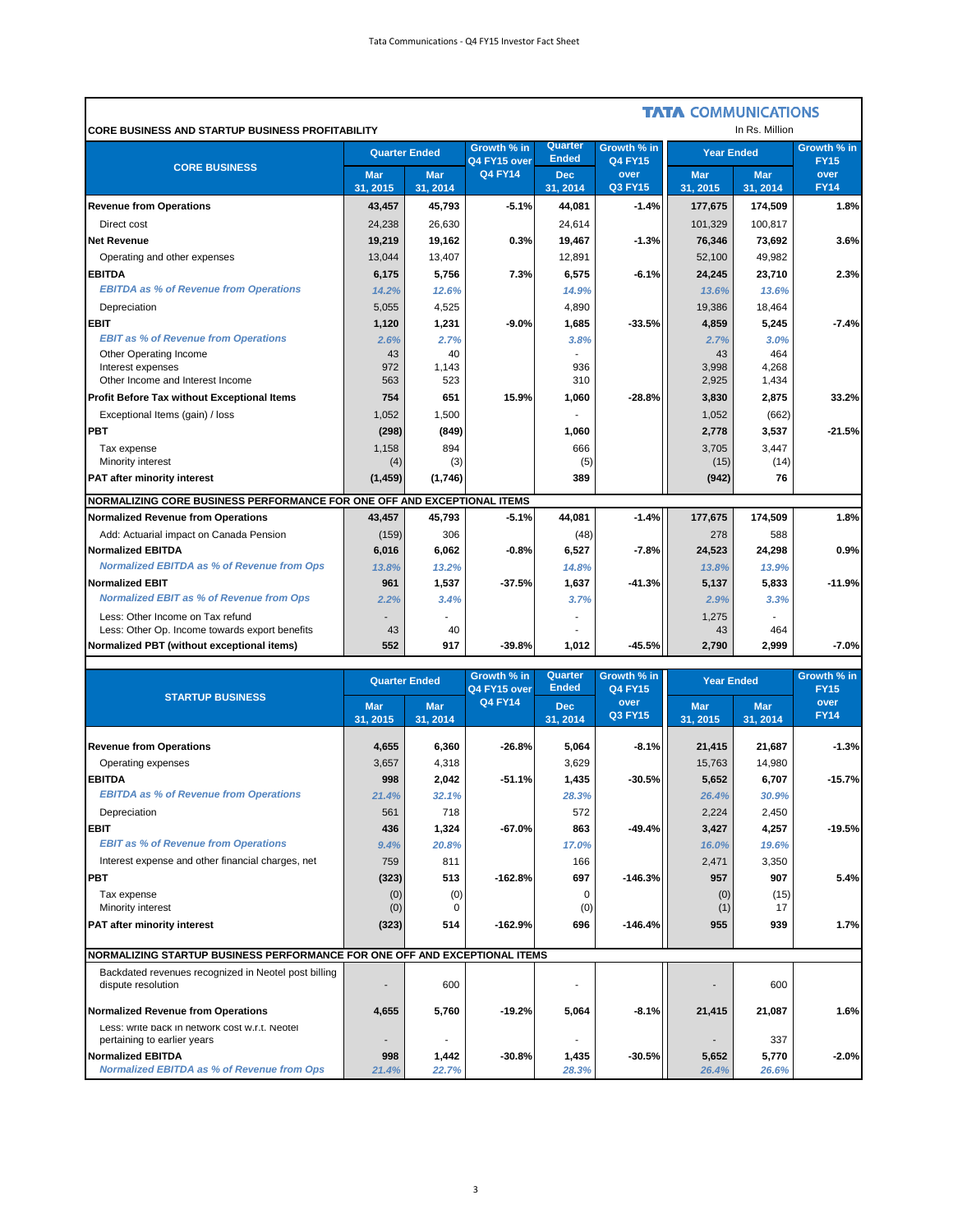| <b>CONSOLIDATED OPERATING METRICS</b>                                                                                                                             |                                            |                                                                  | <b>TATA COMMUNICATIONS</b> |                           |                           |       |
|-------------------------------------------------------------------------------------------------------------------------------------------------------------------|--------------------------------------------|------------------------------------------------------------------|----------------------------|---------------------------|---------------------------|-------|
|                                                                                                                                                                   |                                            |                                                                  |                            |                           |                           |       |
|                                                                                                                                                                   | <b>Revenue from Operations by Currency</b> |                                                                  |                            |                           |                           |       |
|                                                                                                                                                                   |                                            | <b>Quarter Ended</b>                                             |                            |                           | Year Ended                |       |
|                                                                                                                                                                   |                                            | Mar 31, 2014 Dec 31, 2014 Mar 31, 2015 Mar 31, 2014 Mar 31, 2015 |                            |                           |                           |       |
| Indian Rupees (INR)                                                                                                                                               | 21%                                        | 24%                                                              | 24%                        | 21%                       |                           | 23%   |
| South African Rand (ZAR)                                                                                                                                          | 12%                                        | 10%                                                              | 10%                        | 11%                       |                           | 11%   |
| <b>Other International Currencies</b>                                                                                                                             | 67%                                        | 66%                                                              | 66%                        | 68%                       |                           | 66%   |
| <b>Total</b>                                                                                                                                                      | 100%                                       | 100%                                                             | 100%                       | 100%                      |                           | 100%  |
|                                                                                                                                                                   |                                            |                                                                  |                            |                           |                           |       |
| Core Business Capital Expenditure (USD mn) - Spent during the period (Cash view)                                                                                  |                                            |                                                                  |                            |                           |                           |       |
|                                                                                                                                                                   |                                            |                                                                  |                            | Year Ended                |                           |       |
|                                                                                                                                                                   |                                            |                                                                  |                            |                           |                           |       |
|                                                                                                                                                                   |                                            |                                                                  |                            | Mar 31, 2014 Mar 31, 2015 |                           |       |
| <b>Sustenance Capex</b>                                                                                                                                           |                                            |                                                                  |                            |                           |                           |       |
| Voice                                                                                                                                                             |                                            |                                                                  |                            | \$<br>2.3                 | \$                        | 1.9   |
| Data                                                                                                                                                              |                                            |                                                                  |                            | \$<br>10.6                | \$<br>$\overline{\$}$     | 18.7  |
| Growth Capex                                                                                                                                                      |                                            |                                                                  |                            | \$<br>12.8                |                           | 20.6  |
| Voice                                                                                                                                                             |                                            |                                                                  |                            | \$<br>5.8                 | \$                        | 4.6   |
| Data                                                                                                                                                              |                                            |                                                                  |                            | \$<br>163.7               | $\boldsymbol{\mathsf{S}}$ | 185.9 |
|                                                                                                                                                                   |                                            |                                                                  |                            | \$<br>169.5               | $\mathsf{\$}$             | 190.4 |
| Strategic projects <sup>1</sup>                                                                                                                                   |                                            |                                                                  |                            | \$<br>35.9                | $\mathfrak{S}$            | 52.8  |
| Others <sup>2</sup>                                                                                                                                               |                                            |                                                                  |                            | \$<br>34.7                | \$                        | 34.7  |
| <b>Total Capital Expenditure (Capex)</b>                                                                                                                          |                                            |                                                                  |                            | \$<br>253.0               | \$                        | 298.5 |
|                                                                                                                                                                   |                                            |                                                                  |                            |                           |                           |       |
| Core Business Capital Expenditure (USD mn) - Capitalization View                                                                                                  |                                            |                                                                  |                            |                           |                           |       |
|                                                                                                                                                                   |                                            |                                                                  |                            |                           | <b>Year Ended</b>         |       |
|                                                                                                                                                                   |                                            |                                                                  |                            |                           |                           |       |
| Sustenance Capex                                                                                                                                                  |                                            |                                                                  |                            | Mar 31, 2014 Mar 31, 2015 |                           |       |
| Voice                                                                                                                                                             |                                            |                                                                  |                            | \$<br>2.3                 | \$                        | 1.7   |
| Data                                                                                                                                                              |                                            |                                                                  |                            | \$<br>10.6                | \$                        | 20.3  |
|                                                                                                                                                                   |                                            |                                                                  |                            | \$<br>12.9                | $\mathbb{S}$              | 22.0  |
| Growth Capex                                                                                                                                                      |                                            |                                                                  |                            |                           |                           |       |
| Voice                                                                                                                                                             |                                            |                                                                  |                            | \$<br>4.0                 | \$                        | 4.5   |
| Data                                                                                                                                                              |                                            |                                                                  |                            | \$<br>134.9               | \$<br>$\mathfrak{L}$      | 188.1 |
|                                                                                                                                                                   |                                            |                                                                  |                            | \$<br>138.9               |                           | 192.6 |
| Strategic projects <sup>1</sup>                                                                                                                                   |                                            |                                                                  |                            | \$<br>49.4                | $\mathsf{\$}$             | 58.5  |
| Others <sup>2</sup>                                                                                                                                               |                                            |                                                                  |                            | \$<br>17.9                | \$                        | 45.5  |
| <b>Total Capital Expenditure (Capex)</b>                                                                                                                          |                                            |                                                                  |                            | \$<br>219.2               | \$                        | 318.6 |
| 1. Strategic projects include new submarine cables and data centers.<br>2. Others include capex towards network engineering, IT, customer service operations etc. |                                            |                                                                  |                            |                           |                           |       |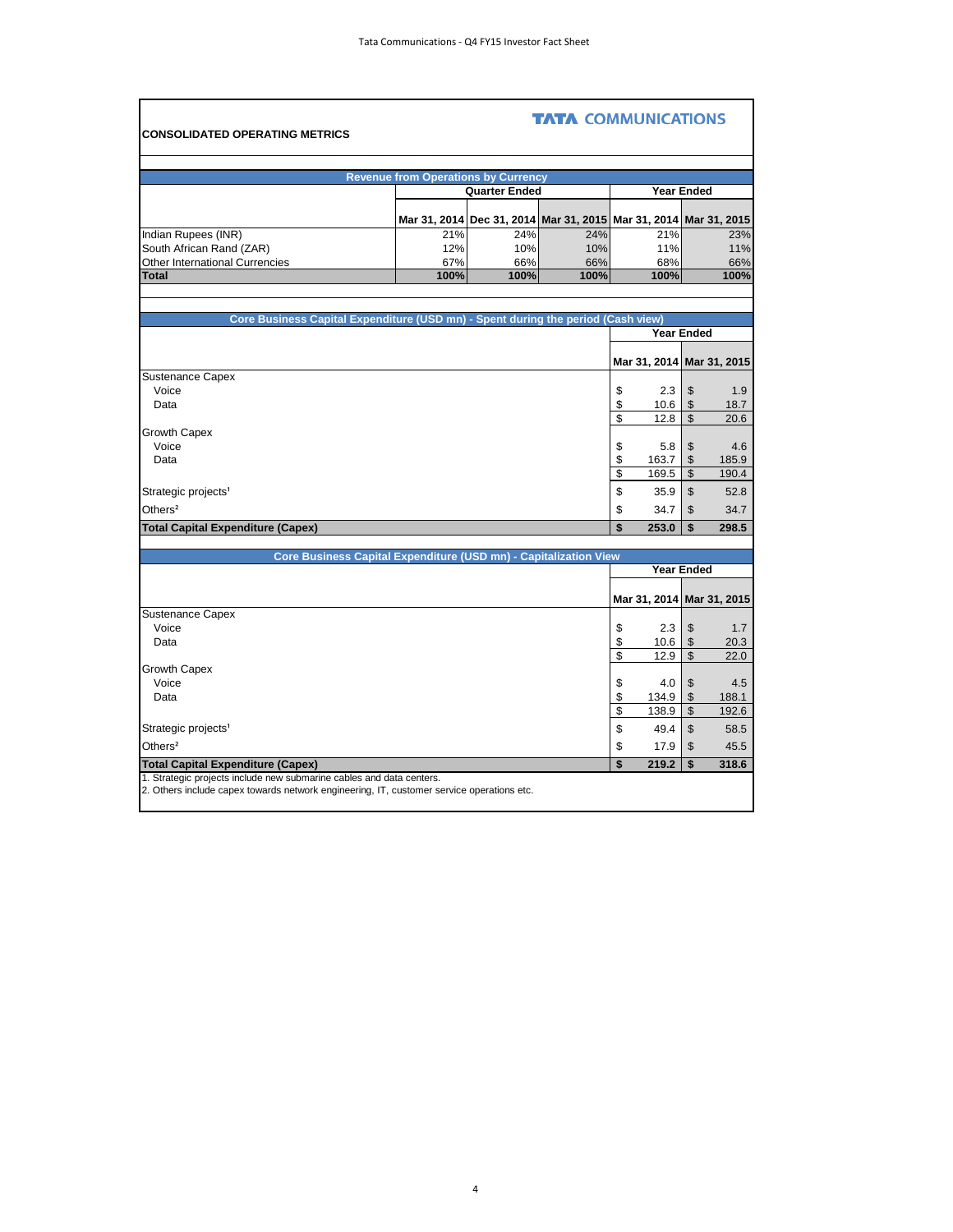$\blacksquare$ 

| Voice P&L (Rs million) - Management estimate based on internal MIS and cost allocation assumptions |                                        |                                                                  |                               |               |                    |
|----------------------------------------------------------------------------------------------------|----------------------------------------|------------------------------------------------------------------|-------------------------------|---------------|--------------------|
|                                                                                                    |                                        | <b>Quarter Ended</b>                                             |                               |               | <b>Year Ended</b>  |
|                                                                                                    |                                        | Mar 31, 2014 Dec 31, 2014 Mar 31, 2015 Mar 31, 2014 Mar 31, 2015 |                               |               |                    |
| Revenue from Operations<br><b>Gross Revenue Growth Y-o-Y</b><br><b>Gross Revenue Growth Q-o-Q</b>  | 24.244                                 | 20.983<br>$-10.5%$<br>$-8.0%$                                    | 20,555<br>$-15.2%$<br>$-2.0%$ | 93.024        | 87.761<br>$-5.7%$  |
| Less: Direct cost                                                                                  | 20,865                                 | 17,856                                                           | 17,636                        | 78,207        | 75,316             |
| Net Revenue<br><b>Net Revenue Growth Y-o-Y</b><br><b>Net Revenue Growth Q-o-Q</b>                  | 3,379                                  | 3,127<br>$-8.3%$<br>3.7%                                         | 2,919<br>$-13.6%$<br>$-6.7%$  | 14.817        | 12,445<br>$-16.0%$ |
| Less: Operating Expenses                                                                           | 1,705                                  | 1,403                                                            | 1,308                         | 6,525         | 6,085              |
| <b>EBITDA</b><br><b>EBITDA margin (% of Revenue from Operations)</b>                               | 1.673<br>6.9%                          | 1.725<br>8.2%                                                    | 1,611<br>7.8%                 | 8,292<br>8.9% | 6.360<br>7.2%      |
| Less: Depreciation                                                                                 | 420                                    | 521                                                              | 478                           | 2.186         | 2.027              |
| <b>EBIT</b><br><b>EBIT margin (% of Revenue from Operations)</b>                                   | 1,253<br>5.2%                          | 1,203<br>5.7%                                                    | 1,132<br>5.5%                 | 6,106<br>6.6% | 4,333<br>4.9%      |
|                                                                                                    |                                        |                                                                  |                               |               |                    |
|                                                                                                    | <b>Volume Split in Billion Minutes</b> |                                                                  |                               |               |                    |
|                                                                                                    |                                        | <b>Quarter Ended</b>                                             |                               |               | <b>Year Ended</b>  |

|                                      | Mar 31, 2014 Dec 31, 2014 Mar 31, 2015 Mar 31, 2014 Mar 31, 2015 |      |      |      |      |
|--------------------------------------|------------------------------------------------------------------|------|------|------|------|
| International Long Distance (ILD)    | 11.8                                                             | 10.6 | 10.7 | 50.6 | 44.7 |
| National Long Distance (NLD) - India | 1.5                                                              | 1.1  | 1.0  | 5.9  | 4.5  |
| <b>Total Volume (ILD+NLD)</b>        | 13.3                                                             | 11.7 | 11.7 | 56.5 | 49.2 |
|                                      |                                                                  |      |      |      |      |

### 5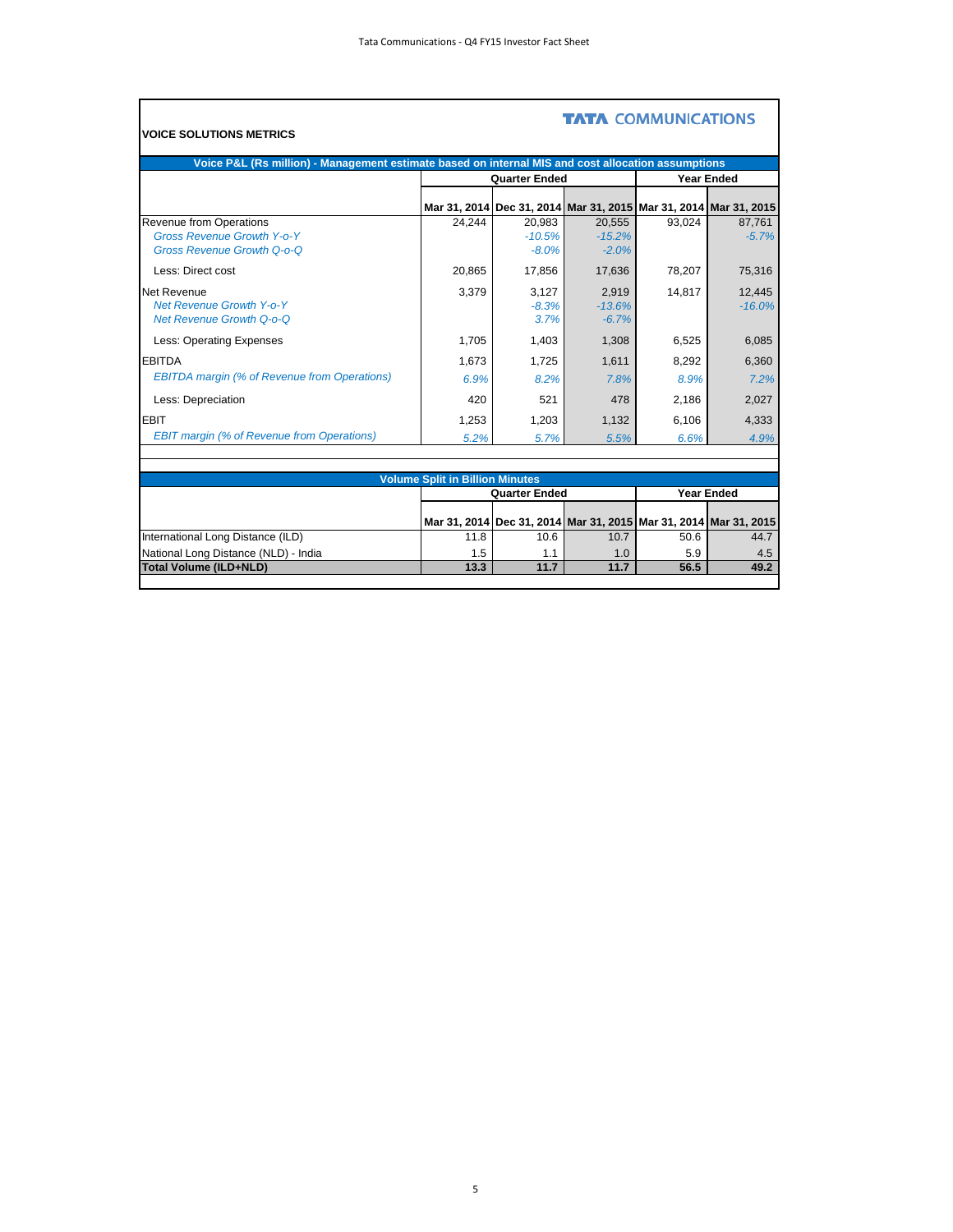|                                                                                                                                                                                                                                                             |                                             |                         | <b>TATA COMMUNICATIONS</b>                                       |                  |                   |
|-------------------------------------------------------------------------------------------------------------------------------------------------------------------------------------------------------------------------------------------------------------|---------------------------------------------|-------------------------|------------------------------------------------------------------|------------------|-------------------|
| <b>DATA SERVICES METRICS</b>                                                                                                                                                                                                                                |                                             |                         |                                                                  |                  |                   |
| Data P&L (Rs. million) - Management estimate based on internal MIS and cost allocation assumptions                                                                                                                                                          |                                             |                         |                                                                  |                  |                   |
|                                                                                                                                                                                                                                                             |                                             | <b>Quarter Ended</b>    |                                                                  |                  | <b>Year Ended</b> |
|                                                                                                                                                                                                                                                             | Mar 31, 2014                                |                         | Dec 31, 2014 Mar 31, 2015 Mar 31, 2014 Mar 31, 2015              |                  |                   |
| Revenue from Operations<br><b>Gross Revenue Growth Y-o-Y</b><br><b>Gross Revenue Growth Q-o-Q</b>                                                                                                                                                           | 21,549                                      | 23.098<br>10.5%<br>4.4% | 22.902<br>6.3%<br>$-0.8%$                                        | 81,485           | 89.914<br>10.3%   |
| Less: Direct cost                                                                                                                                                                                                                                           | 5.765                                       | 6,758                   | 6,603                                                            | 22,610           | 26,013            |
| Net Revenue<br><b>Net Revenue Growth Y-o-Y</b><br><b>Net Revenue Growth Q-o-Q</b>                                                                                                                                                                           | 15,784                                      | 16,339<br>8.4%<br>3.6%  | 16.300<br>3.3%<br>$-0.2%$                                        | 58,875           | 63,901<br>8.5%    |
| Less: Operating Expenses                                                                                                                                                                                                                                    | 11,701                                      | 11,489                  | 11,736                                                           | 43,457           | 46,015            |
| <b>EBITDA</b>                                                                                                                                                                                                                                               | 4,082                                       | 4,851                   | 4,564                                                            | 15,417           | 17,886            |
| <b>EBITDA</b> margin (% of Revenue from Operations)                                                                                                                                                                                                         | 18.9%                                       | 21.0%                   | 19.9%                                                            | 18.9%            | 19.9%             |
| Less: Depreciation                                                                                                                                                                                                                                          | 4,105                                       | 4,369                   | 4,577                                                            | 16,278           | 17,360            |
| <b>EBIT</b><br><b>EBIT margin (% of Revenue from Operations)</b>                                                                                                                                                                                            | (23)<br>$-0.1%$                             | 482<br>2.1%             | (13)<br>$-0.1%$                                                  | (861)<br>$-1.1%$ | 526<br>0.6%       |
|                                                                                                                                                                                                                                                             |                                             |                         |                                                                  |                  |                   |
|                                                                                                                                                                                                                                                             | <b>Revenue from Operations By Segment</b>   |                         |                                                                  |                  |                   |
|                                                                                                                                                                                                                                                             |                                             | <b>Quarter Ended</b>    |                                                                  |                  | <b>Year Ended</b> |
|                                                                                                                                                                                                                                                             |                                             |                         | Mar 31, 2014 Dec 31, 2014 Mar 31, 2015 Mar 31, 2014 Mar 31, 2015 |                  |                   |
| Service Provider / Carrier                                                                                                                                                                                                                                  | 45%                                         | 42%                     | 44%                                                              | 47%              | 43%               |
| Enterprise                                                                                                                                                                                                                                                  | 55%<br>100.0%                               | 58%<br>100.0%           | 56%<br>100.0%                                                    | 53%<br>100.0%    | 57%<br>100.0%     |
| <b>Revenue from Operations By Service Line of Business</b>                                                                                                                                                                                                  |                                             |                         |                                                                  |                  |                   |
|                                                                                                                                                                                                                                                             |                                             | <b>Quarter Ended</b>    |                                                                  |                  | <b>Year Ended</b> |
|                                                                                                                                                                                                                                                             |                                             |                         | Mar 31, 2014 Dec 31, 2014 Mar 31, 2015 Mar 31, 2014 Mar 31, 2015 |                  |                   |
| Network Services <sup>1</sup>                                                                                                                                                                                                                               | 65%                                         | 64%                     | 65%                                                              | 65%              | 64%               |
| Managed Services <sup>2</sup>                                                                                                                                                                                                                               | 35%<br>100.0%                               | 36%<br>100.0%           | 35%<br>100.0%                                                    | 35%<br>100.0%    | 36%<br>100.0%     |
| 1. Network services primarily include traditional connectivity services (IPL, NPL, IRUs), Internet Transit (IP-T, ILL) and VPN services (Ethernet,                                                                                                          |                                             |                         |                                                                  |                  |                   |
| VPN).<br>2. Managed services primarily include Data Centers, Mobility, Unified Communication and Collaboration (UCC), Media Services, Tata<br>Communications Payment Solutions Ltd (TCPSL), and Tata Communications Transformation Services Limited (TCTSL) |                                             |                         |                                                                  |                  |                   |
|                                                                                                                                                                                                                                                             | <b>Revenue from Operations By Geography</b> |                         |                                                                  |                  |                   |
|                                                                                                                                                                                                                                                             |                                             | <b>Quarter Ended</b>    |                                                                  |                  | <b>Year Ended</b> |
|                                                                                                                                                                                                                                                             | Mar 31, 2014                                |                         | Dec 31, 2014 Mar 31, 2015 Mar 31, 2014 Mar 31, 2015              |                  |                   |
| India                                                                                                                                                                                                                                                       | 50%                                         | 51%                     | 53%                                                              | 51%              | 52%               |
| Rest of the World (RoW)                                                                                                                                                                                                                                     | 50%<br>100.0%                               | 49%<br>100.0%           | 47%<br>100.0%                                                    | 49%<br>100.0%    | 48%<br>100.0%     |
|                                                                                                                                                                                                                                                             |                                             |                         |                                                                  |                  |                   |
| <b>Tata Communications Payment Solutions Ltd. (TCPSL)</b>                                                                                                                                                                                                   |                                             | As on                   | - Key metrics                                                    |                  | As on             |
|                                                                                                                                                                                                                                                             | Mar 31, 2014                                |                         | Dec 31, 2014 Mar 31, 2015 Mar 31, 2014 Mar 31, 2015              |                  |                   |
| <b>Total ATMs managed</b>                                                                                                                                                                                                                                   |                                             |                         |                                                                  |                  |                   |
| Third party / Managed ATMs                                                                                                                                                                                                                                  | 17,848                                      | 18,007                  | 17,725                                                           | 17,848           | 17,725            |
| White Label ATMs (WLA)                                                                                                                                                                                                                                      | 1,182<br>19,030                             | 3,720<br>21,727         | 5,163<br>22,888                                                  | 1,182<br>19,030  | 5,163<br>22,888   |
| Total POS managed                                                                                                                                                                                                                                           | 13,324                                      | 13,119                  | 13,247                                                           | 13,324           | 13,247            |
|                                                                                                                                                                                                                                                             |                                             | <b>Quarter Ended</b>    |                                                                  |                  | <b>Year Ended</b> |
|                                                                                                                                                                                                                                                             |                                             |                         | Mar 31, 2014 Dec 31, 2014 Mar 31, 2015 Mar 31, 2014 Mar 31, 2015 |                  |                   |
| Revenue <sup>1</sup> (Rs million)                                                                                                                                                                                                                           | 1,198                                       | 1,322                   | 1,345                                                            | 4,737            | 5,157             |
| TCPSL revenues are included in enterprise segment/ managed service line of business                                                                                                                                                                         |                                             |                         |                                                                  |                  |                   |
|                                                                                                                                                                                                                                                             |                                             |                         |                                                                  |                  |                   |